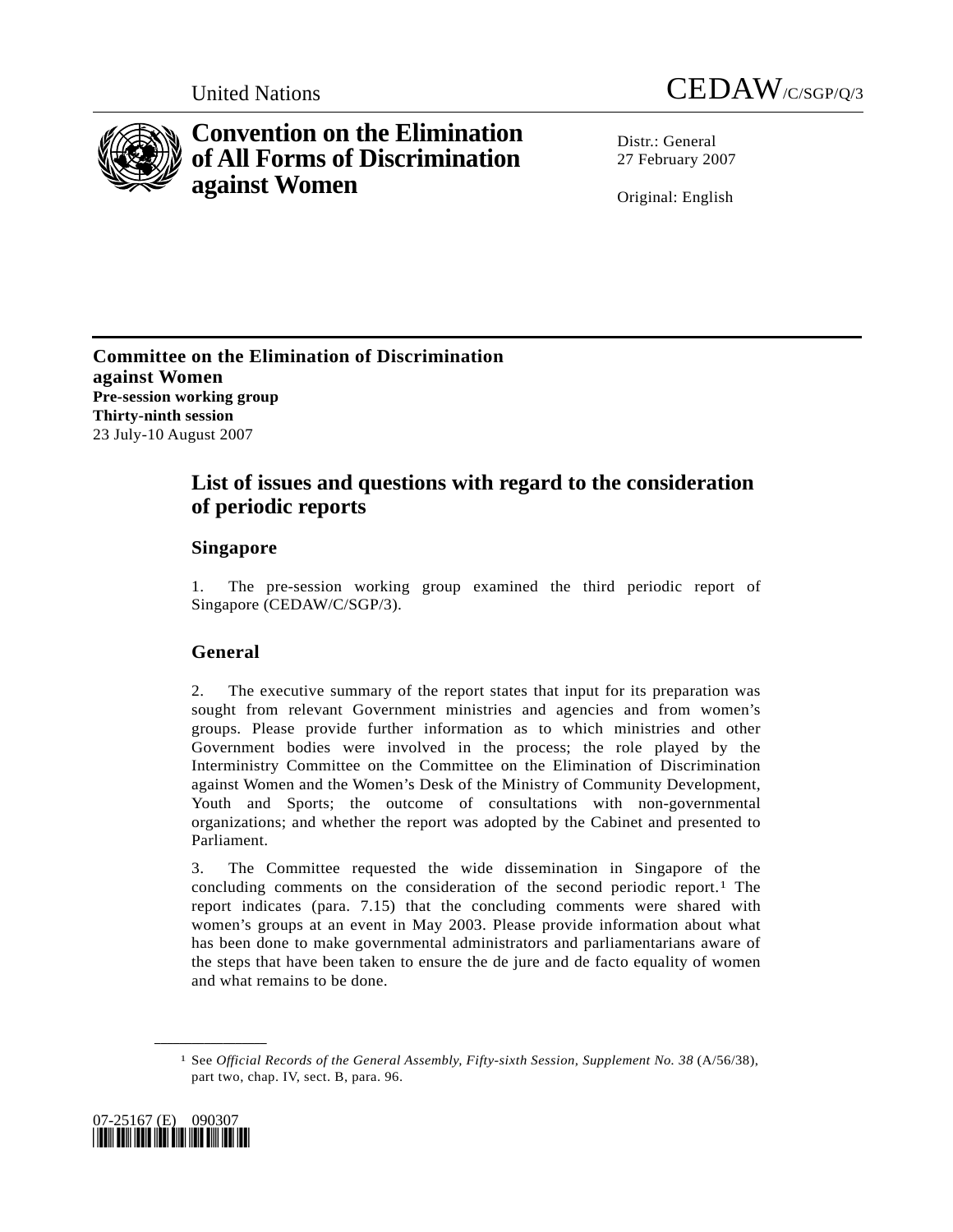4. In its previous concluding comments, the Committee considered that the State party's reservations impeded full implementation of the Convention.[2](#page-1-0) Does the Government of Singapore intend to remove its reservations, as recommended by the Committee, within a specific time frame?[3](#page-1-1) Has the Government of Singapore continued the process of law reform with a view to withdrawing reservations to articles 2 and 16 of the Convention and, if so, has the process included consultations with members of different ethnic and religious groups, as well as women's groups and organizations?

#### **Constitutional, legislative and institutional framework**

5. Since the initial report, no information has been given that would indicate that the Convention has been incorporated into the legal system or that any definition of discrimination against women modelled on article 1 of the Convention has been included in the Constitution or in other legislation. Please provide information as to whether the Government of Singapore intends to incorporate the Convention into its domestic legal system and/or include a definition of discrimination against women in relevant legislation and, if so, what steps it has taken in this regard.

6. What action has been taken to improve the State party's complaints procedure with respect to violations of the constitutionally guaranteed right to equality so that acts of discrimination can be challenged by women, as recommended by the Committee in its previous concluding comments[4](#page-1-2) and what has been the impact of any measures that might have been taken in this regard?

7. The report notes that the Women's Desk of the Ministry of Community Development, Youth and Sports is to serve as Singapore's National Women's Machinery. Please provide further information on its mandate, financial and human resources, and whether it has sufficient capacity and authority to influence policies in various areas of Government from a gender perspective.

8. Considering the Committee's concern about the lack of a clear understanding by the Government of Singapore regarding gender mainstreaming,<sup>[5](#page-1-3)</sup> please provide information on what steps the Government is taking to make sure that legislation, policies and programmes that various Ministries initiate, formulate and implement incorporate a gender perspective and guarantee substantive gender equality.

#### **Violence against women**

9. The Special Rapporteur on violence against women, its causes and consequences, acknowledged the many initiatives taken to reduce domestic violence but considered that it was still a problem faced by many women (E/CN.4/2003/75/Add.1, para. 1180). The report describes that when making a personal protection order, the Court can order the perpetrator, victim and/or family members of a victim to attend counselling or any other related programme such as a rehabilitation or recovery programme for perpetrators or victims of trauma

<span id="page-1-0"></span><sup>2</sup> Ibid., para. 72.

<sup>3</sup> Ibid., paras. 74-76.

<span id="page-1-3"></span><span id="page-1-2"></span><span id="page-1-1"></span><sup>4</sup> Ibid., para. 89.

<sup>5</sup> Ibid., para. 83.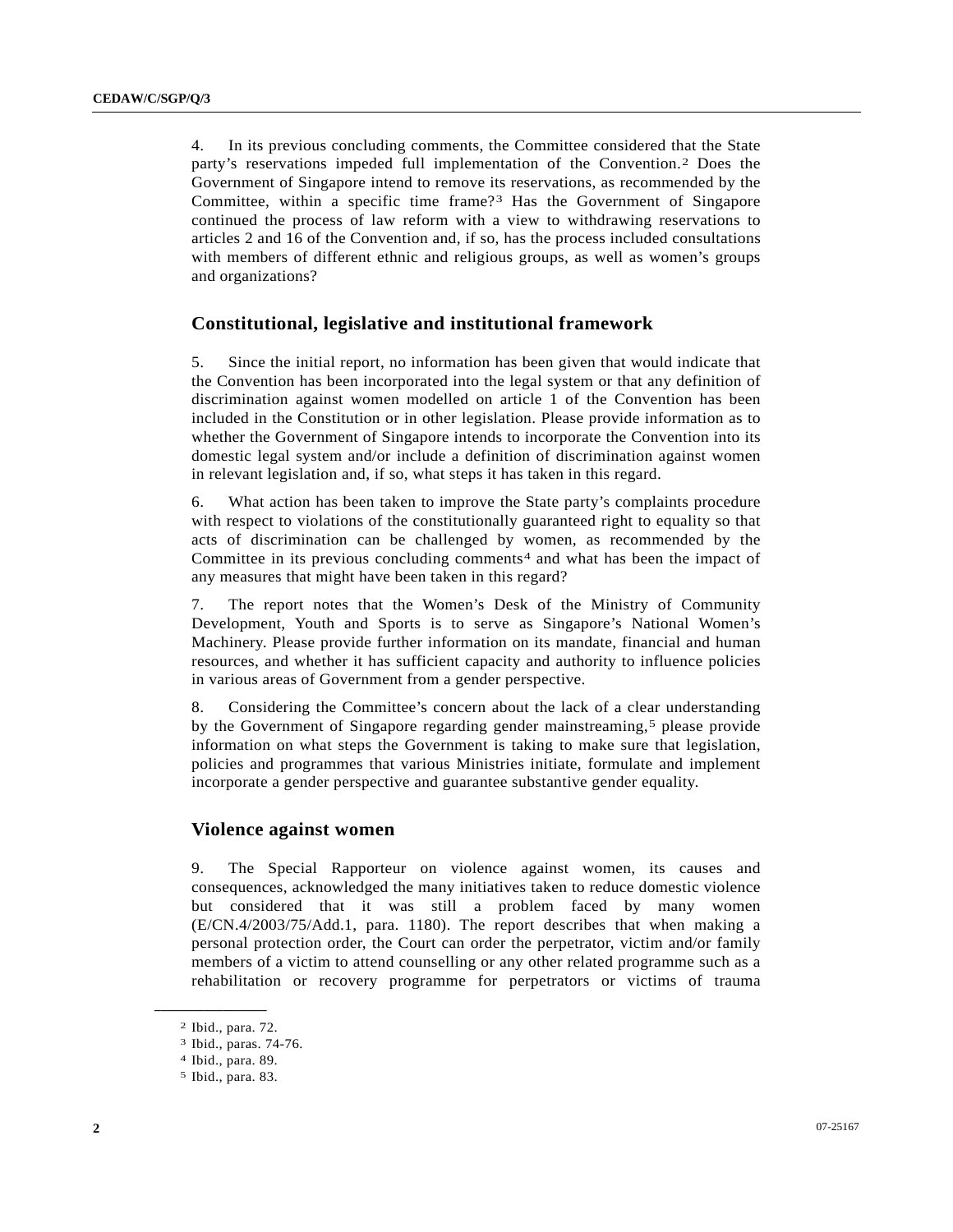(para. 2.16), which is compulsory. Please provide information on the number of such court orders for counselling, and the contents and duration of the counselling over the years, and evaluate the effects in reducing violent behaviour of the perpetrators on the one hand, and trauma of the victims on the other.

10. Please provide information that would allow the Committee to gain insight into the extent and prevalence of various forms of violence against women in Singapore, including rape, marital rape, sexual assault and sexual harassment. Please include the results of any population-based surveys on violence against women or through any other available statistical data or information.

#### **Trafficking and exploitation of prostitution**

11. With respect to the trafficking of women, the Committee urged the Government of Singapore in its previous concluding comments to enforce strictly its criminal law against traffickers and called upon the State party to include information on trafficking in its next periodic report.[6](#page-2-0) Little information was included in the report in response to the Committee's request. Please provide information about the trafficking cases that were successfully prosecuted, the sentences imposed on the perpetrators, and the provision of adequate assistance and remedies to women victims.

12. The Special Rapporteur on the sale of children, child prostitution and child pornography (E/CN.4/2005/78/Add.3, para. 117) and the Special Rapporteur on violence against women, its causes and consequences (E/CN.4/2005/72/Add.1, para. 192) refer to cases of trafficking of pregnant women so that their babies can be sold after they are born and provide some details about how the network operates. Both rapporteurs report that for one trip to Singapore with babies for sale, the trafficking network reportedly receives around US\$ 3,000-\$3,500. Has the Government of Singapore prosecuted any such cases? If so, please provide information about them, as well as about other strategies to prevent this type of trafficking.

13. The report states (para. 6.3) that substantiated cases of forced prostitution are very rare (2 substantiated cases out of 26 reported cases, between 2002 and 2004). Please provide an explanation for the low success rate in prosecuting such cases and provide information as to whether the trend has continued in 2005 and 2006.

#### **Participation in political and public life**

14. In its previous concluding comments,[7](#page-2-1) the Committee recommended that the Government enhance its efforts to increase women's representation in politics and decision-making through a gender-sensitive application of the meritocracy principle and by taking measures to guarantee the equal opportunity of women to participate in these areas. Despite the appointment of three women political office-holders by the Prime Minister in August 2004 and some gains in the numbers of women in Parliament, women continue to be underrepresented in political life and there have been declining numbers of women in senior positions in the diplomatic service.

<sup>6</sup> Ibid., para. 91.

<span id="page-2-1"></span><span id="page-2-0"></span><sup>7</sup> Ibid., para. 88.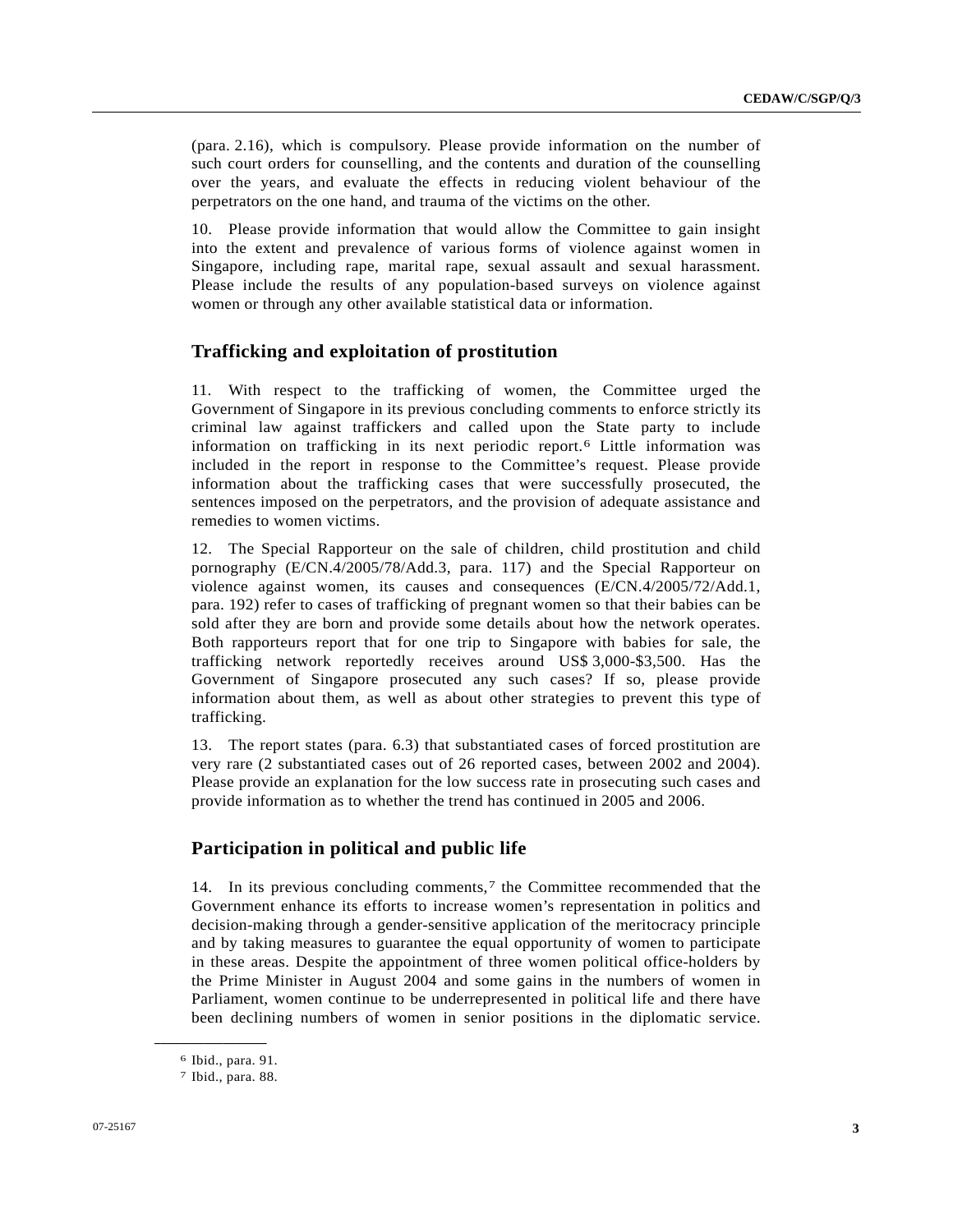Please indicate whether there has been any discussion on the use of temporary special measures to allow for preferential treatment of women, including through quotas, in accordance with article 4, paragraph 1 of the Convention and the Committee's general recommendations Nos. 23 and 25.

#### **Education and stereotypes**

15. The report states that conscious attempts were made to ensure that all textbooks and other educational materials approved by the Ministry of Education do not stereotype the position of women in a derogatory manner … (para. 5.7). It also states that "sexual stereotyping which can be hurtful and/or demeaning must be avoided" (para. 5.12). Please describe any specific efforts that have been made to project a positive image of women in textbooks, other educational materials and in the media, and the impact of such measures.

16. What has been the impact of the lifting of the quota on the intake of female medical students at the National University of Singapore with effect from academic year 2003?

17. Please provide information about any study or discussions on the potential relationship between the legal status of the husband as head of household and gender role stereotypes in the family and in society.

#### **Employment and reconciliation of work and family life**

18. Please provide information about any follow-up action in response to the Committee's previous concluding comments pertaining to women domestic workers.[8](#page-3-0) Moreover, has the Government of Singapore put in place any mechanisms to monitor the situation of women domestic workers, and what are its experiences in the implementation of such efforts?

19. What action is being taken to address the wage gap between women and men, which is said (para. 11.4) to have remained at a steady rate since the previous reporting period? Furthermore, what are the reasons for this lack of progress?

20. Has the Government of Singapore analysed the recommendations of the Economic Review Committee on the country's development strategy and the changes made to the Central Provident Fund system from a gender perspective and possible implications for the implementation of the Convention and, if so, what have been the findings and action taken in response?

21. Please provide information about the prosecution of employers who ill-treat or abuse their women foreign workers, including the sentences imposed, as well as about the provision of assistance and support to the women victims.

22. Has the Government of Singapore considered allowing married male officers to take unpaid leave for children below the age of four, as it does for married women officers (para. 11.64) in enhancing efforts to promote gender equality and assist couples in reconciling work and family life?

<span id="page-3-0"></span><sup>8</sup> Ibid., paras. 77 and 78.